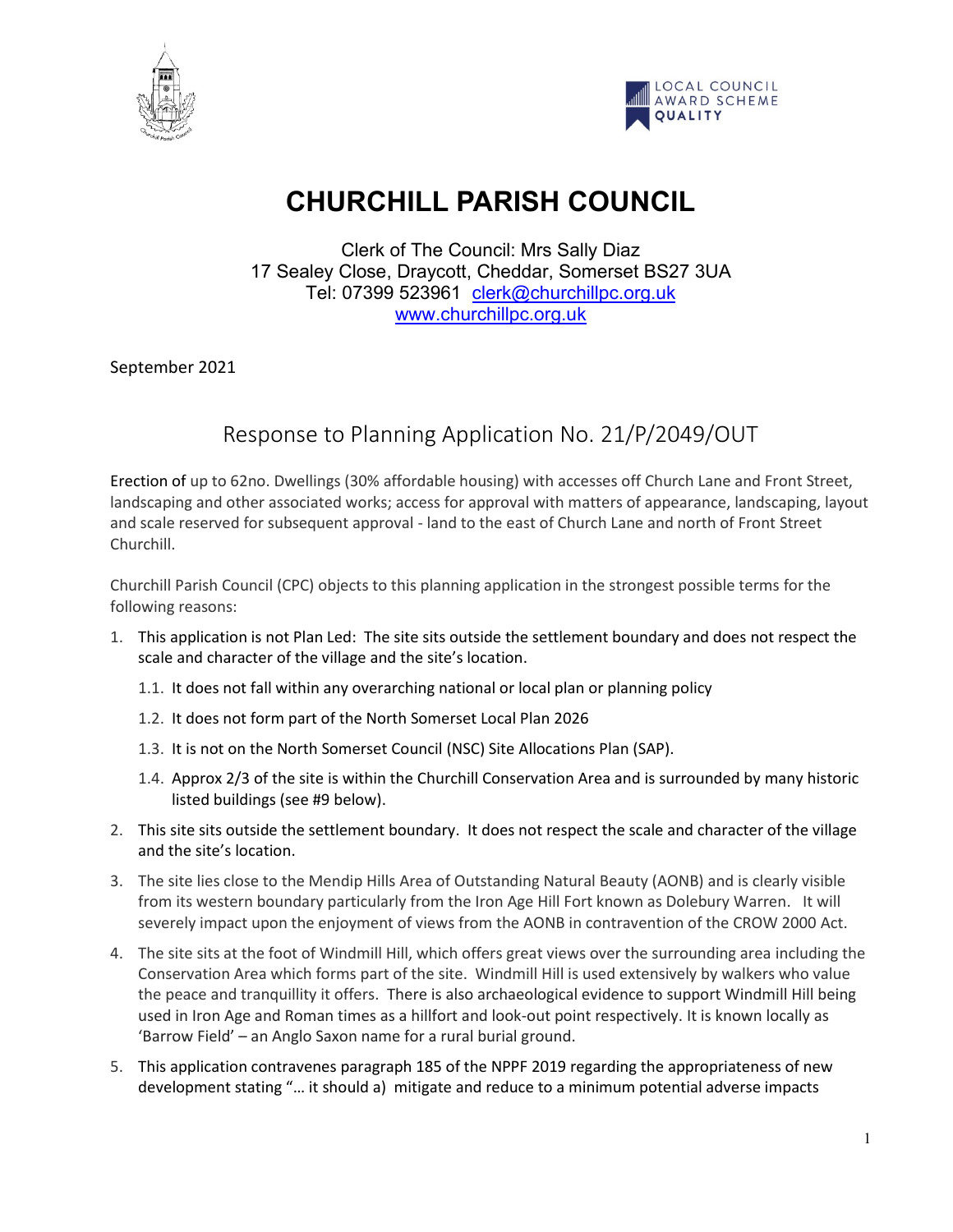resulting from noise from new developments – and avoid noise giving rise to significant adverse impacts on health and the quality of life

b) **identify and protect tranquil areas which have remained relatively undisturbed by noise and are prized for their recreational and amenity value for this reason; and** 

**c) limit the impact of light pollution from artificial light on local amenity, intrinsically dark landscapes and nature conservation'.** 

- **6. The DEFRA 25 Year Environment Plan 2018** sets out under paragraph 2.2.1 that *'*Some of England's most beautiful landscapes and geodiversity are protected via a range of designations including National Parks and Areas of Outstanding Natural Beauty... **Over the next 25 years we want to make sure they are not only conserved but enhanced.'**
- **7. North Somerset's Landscape Character Assessment- FINAL 041018 p198 'Landscape Guidelines' : Strategy for Area J2 (Churchill and surrounding villages)**  This application contravenes the provisions of this assessment.
- 8. **North Somerset Core Strategy Policy CS5** seeks to protect and enhance the enjoyment of Graded Listed Buildings within the community: "The council will conserve the historic environment of North Somerset, having regard to the significance of heritage assets such as conservation areas, listed buildings, buildings of local significance, scheduled monuments, other archaeological sites, registered and other historic parks and gardens".

## 9. **Adjacent to the site lie the following listed buildings**:

Grade I Church of St. John the Baptist, Church Lane (LSB1101) Grade II Gate piers and walls, Churchill Court, Church Lane (LSB1102) Grade II Churchill Court, Church Lane (LSB154) Unregistered Park or Garden of Churchill Court Grade II The Cottage, Church Lane **Within the Conservation area are**: Grade II Sidney Hill Cottage Homes (LSB520) Grade II April Cottage, Front Street (LSB159) Grade II Ash Green, Front Street (LSB160) Grade II Churchill Clock Tower and Railings

- 10. In addition to the above, the hedgerow to the west of the site bordering Church Lane is an historic hedgerow.
- *11.* The recent **Landscape Sensitivity Assessment by MHP chartered Landscape Architects** (August 2021) referring to this site and its surroundings concludes:

"*The land unit is rated as high sensitivity due to it containing nationally protected landscapes and heritage assets, it contains community valued recreational facilities and distinctive natural landform with numerous footpath networks. It is also instrumental in providing separation and separate identities between the settlement areas of Churchill, Churchill Gate, Old Churchill and Langford*."

# **12. North Somerset Council REP-001 Landscape Sensitivity Assessment FINAL 130318** refers to **Area 3 Churchill, centred around Front Street and Dinghurst Road**

"Land to the north of Area 3 slopes up from the settlement edge to Windmill Hill. Although dense vegetation on field boundaries encloses the fields in this area, the rising topography increases the visual prominence of this land and there is intervisibility with the AONB. In addition, development on this land would affect the settlement form. Owing to the above, this land is of high sensitivity".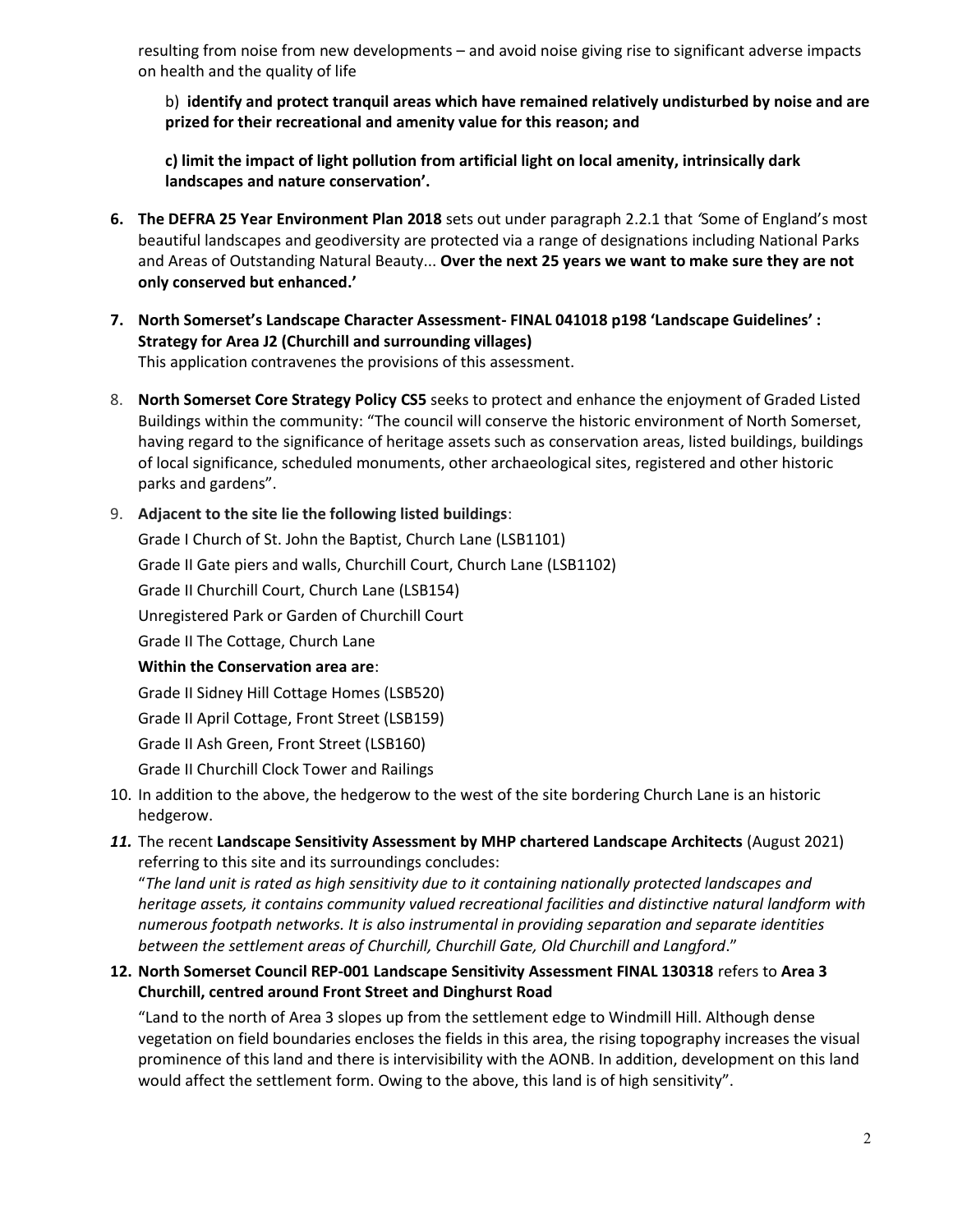- 13. Development on this site is in contravention of NSC's Policy DM11: *"*Development which would have an adverse impact on the landscape, setting and scenic beauty of the Mendip Hills AONB, including views into and out of the AONB, will not be permitted unless in exceptional circumstances and where it can be demonstrated that it is in the public interest." This development is definitely not in the public interest.
- 14. The applicant's 'Landscape and Visual Impact Assessment' omits to mention the ancient hedgerow bordering Church Lane to the west of the site. This hedgerow is an historic hedge – see #10 above). The applicant states, "Proposed Development would require short sections of hedgerow to be removed to accommodate the proposed vehicle and pedestrian access points. Internally, a relatively short section of Category C scrubby hedgerow and a small group of Category U Elm trees which currently form the northern boundary of the smallest field area are also proposed to be removed. This is considered to be a Minor adverse degree of change."[sic] This is but one of many historic hedges. Of particular note is the historic hedge bordering Church Lane. These are important features of the historic landscape. These are not a 'Minor adverse degrees of change'.
- 15. The above survey further refers to "Scattered farmsteads and small clusters of properties are common to the west of the Site*".* In reality these are the Unregistered Park or Garden of Churchill Court, the listed: Gates and walls of Churchill Court, Churchill Court, 'The Cottage', and Parish Church. These buildings cannot be described as, '*scattered farmsteads and small clusters of properties'*.
- 16. NS Core Strategy CS9 **Living within Environmental Limits** states, "The existing network of green infrastructure will be safeguarded, improved and enhanced by further provision, linking in to existing provision where appropriate, ensuring it is a multi-functional, accessible network which promotes healthy lifestyles, maintains and improves biodiversity and landscape character and contributes to climate change objectives.

## **Priority will be given to**:

\* **the promotion of the north slopes of the Mendip Hills AONB as sub-regional corridors for biodiversity, recreation and landscape retention**.

- 17. NS Core Strategy CS32: Service Villages. It should be noted that Churchill and Langford is designated as a 'Service Village'. It is in fact two villages – Churchill and Langford, with two separate identities. This policy defines Service Villages, "Service Villages are places where a small amount of development (particularly economic, or which extends the range of services available) may be appropriate. New residential development will generally be acceptable in principle **within settlement boundaries**, **provided it respects the scale and character of the village and the site's location**. Churchill has already accepted or is accepting over 300 new houses on a village of some 857 previously.
- 18. CS32 further sets out the criteria for service villages regarding land adjacent to settlement boundaries particularly regarding otherwise unmet need. There is no demonstrable need in these two small villages which have no local employment, minimal public transport, full schools and narrow lanes. New developments are being advertised in Manchester and London.
- 19. **CS32 further states***:* Affordable housing will only be permitted either within settlement boundaries or in the form of rural exception sites, and then only adjacent to settlement boundaries." With the recent new developments Churchill has gained a proportionate level of affordable housing.
- 20. "Sites outside the settlement boundaries in excess of about 25 dwellings must be brought forward as allocations through Local Plans or Neighbourhood Plans." This application for 62 houses is not on the SAP or in the LP 2026 and is not be included the Churchill Neighbourhood plan currently in draft.
- 21. **Policy CS32:** outlines permitted new development within the service villages, including Churchill. These will be supported where:
	- 21.1. it does **not** result in significant adverse cumulative impacts (such as highways impacts) likely to arise from existing and proposed development within the wider area;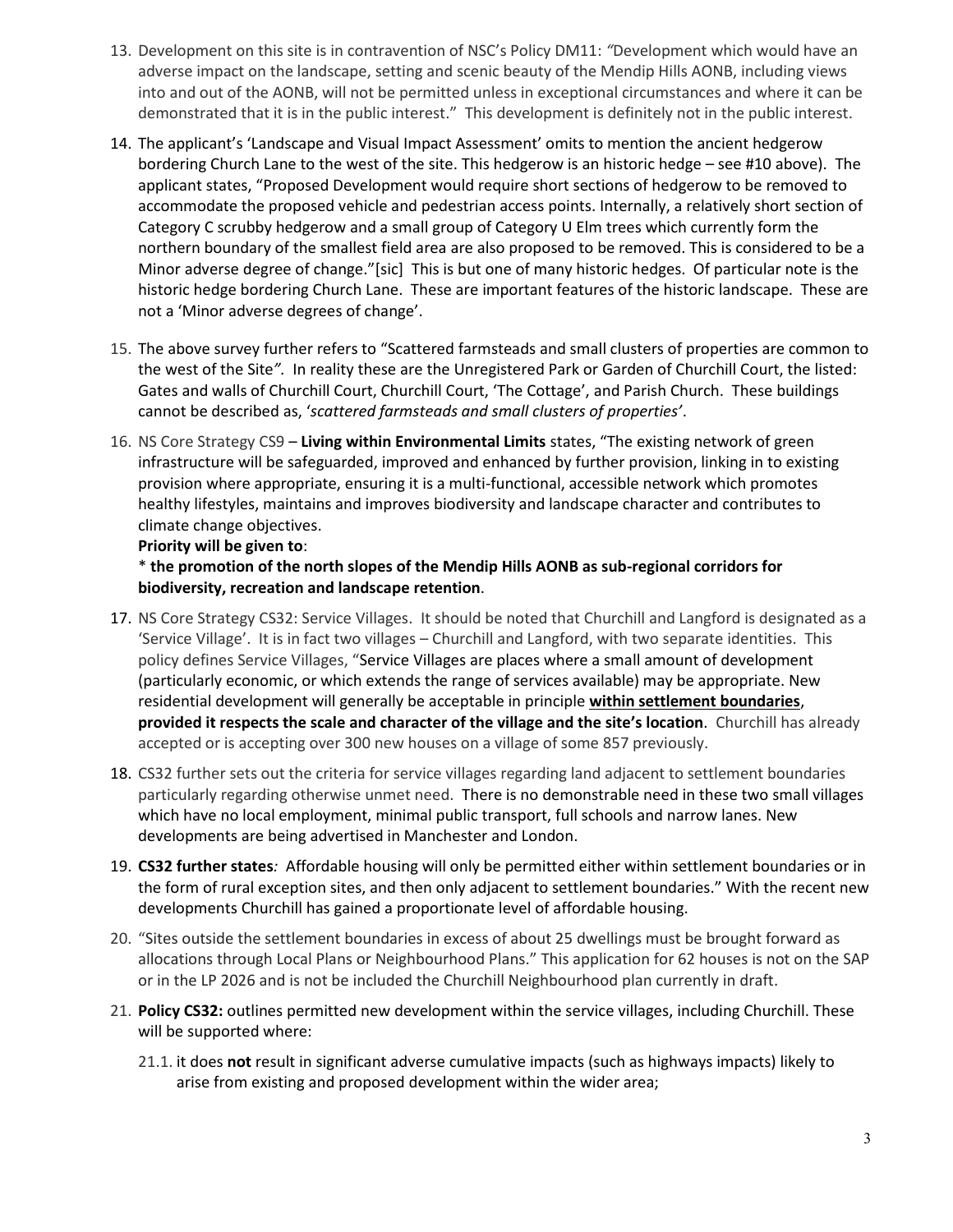- 21.2. the location of development maximises opportunities to reduce the need to travel and encourages active travel modes and public transport; and
- 21.3. it demonstrates safe and attractive pedestrian routes to facilities within the settlement.

This proposal is inconsistent with all of the above.

- 22. NSC Core Strategy CS1: Addressing climate change and carbon reduction:
	- 22.1. "Developments of 10 or more dwellings should demonstrate a commitment to maximising the use of sustainable transport solutions, particularly at Weston-super Mare. Opportunities for walking, cycling and use of public transport should be maximised through new development and in existing areas emphasising the aim to provide opportunities that encourage and facilitate modal shift towards more sustainable transport modes".
	- 22.2. The increased volume of traffic generated by this application will reduce the capability of existing residents to walk and cycle on narrow lanes bordered by grass verges which are an important feature of the village scene and are unsuitable for sustained use as footways.
	- 22.3. The applicant has made many incorrect statements regarding distances from the site to employment centres and local amenities. The following are just a few examples:
		- 22.3.1. The applicant claims that the site is: 11km to the east of Weston-S-Mare via the A368 and A371. **Fact Check: 14.5km** 16km south of Bristol via the A38. **Fact check: 25.74km**
	- 22.4. Walking distances from the site to local amenities has also been significantly under-estimated. For examples see #30 below.

#### 23. **NS Core Strategy CS3 Environmental Impacts and Flood Risk Assessment:**

- 23.1. Bishops Well is an intermittent spring emerging from Windmill Hill on the east side of Church Lane. It disgorges into a drain below the road surface which has insufficient capacity to cope with the maximum flow from the spring. The road becomes deeply flooded rendering it impassable to normal cars.
- 23.2. Flood Risk assessment describes the hedge rows around the site to the North, South and East describing in details the trees and hedges. It fails to mention the hedge to the west of the site that borders Church Lane, where an entrance is planned. This hedgerow is in fact an historic hedge (see #14 above).
- 23.3. CPC draws attention to the report from Integrale Ltd who undertook, "an intrusive site

investigation which included 11 soakaway tests, with results ranging between 2.8 x  $10^{-6}$  m/s and

1.8 x 10<sup>-5</sup> m/s, indicating that the ground permeability would allow some infiltration. However, it is noted that the ground water tables in this part of Churchill rise close to the surface during prolonged wet winter & early spring months, and it has therefore been decided that infiltration should not be relied upon as a primary means of surface water disposal. Ground water was not encountered in any of the excavations which were undertaken in November 2020 and some up to 3m deep."

23.4. The conclusion states: "Shallow surface water flooding is indicated to occur across the site in the Medium Risk scenario (1 in 100 year), which is slightly more wide spread for the Low Risk event (1 in 1000 year). The site drains to a road ditch on the west boundary but no onwards watercourse has been identified; greenfield run-off from the site appears to flow across adjacent fields in a north westerly direction." **This road ditch connects to a road drain outside Court Orchard in Church Lane. When this is blocked, Court Orchard, the property opposite the site and lying considerably lower than the road, floods**.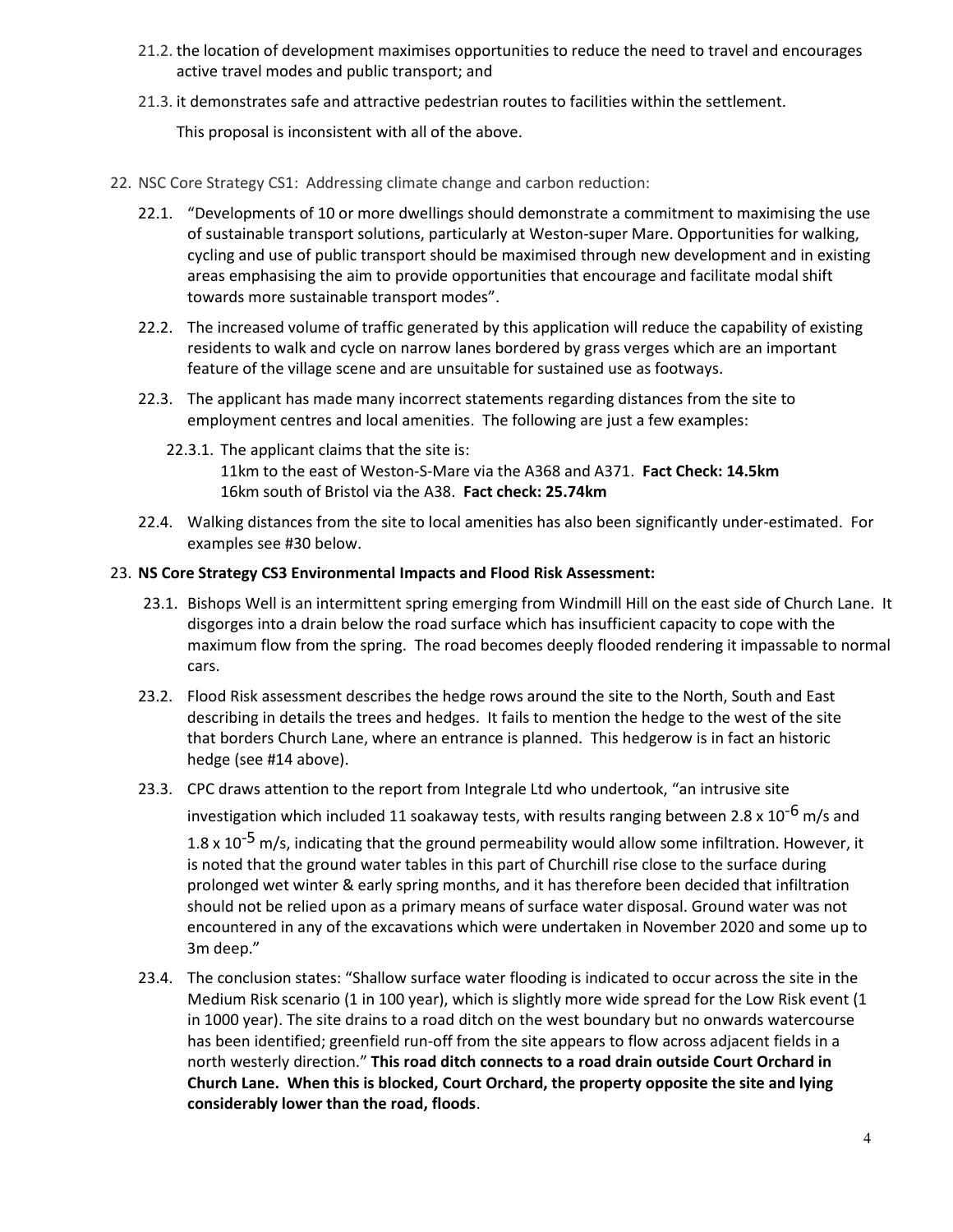## 24. **NSC Core Strategy CS4 Nature Conservation.** This application fails to meet the criteria set out in CS4.

## 25. **North Somerset Climate Change and Nature Emergency Commitment**:

25.1. All of the proposed houses will need a car to access infrastructure and leisure activities. The proposal contains measures to remove significant stretches of ancient hedgerows.

## 26. **Ecology**:

- 26.1. **Bats**: This proposal will destroy important bat foraging routes (incl. internationally protected Greater Horseshoes); The proposed mitigation corridors within the site are entirely inadequate. Excessive illumination is inevitable. Light pollution will further affect the Mendip Hills AONB and the tranquillity of this part of Churchill.
- 26.2. **Great Crested Newts** (DNA and observational evidence) was found in a pond that is slightly less than 50m from the site boundary during the assessment undertaken by Clarkson Woods Ecological Impact Assessment, dated January 2020. It was contained in planning application No 20/P/0056/FUL. Consequently, a licence application must be made to Natural England.
- 26.3. **Substantial reptile population** has somehow also been missed from survey.
- 26.4. **Substantial mammal activity** present from several species; many invertebrate species present.
- 27. **CS 25 Ensuring safe and healthy communities.** Any [CIL] contributions will be influenced by the North Somerset School Organisational Plan (2007–2012). This strategic document includes an assessment of future demand for school places and how these may be accommodated. The main conclusions arising from the document which are relevant to the Core Strategy are: ● **To ensure that there is a surplus of around 5 – 7% of places in all schools to enable parental preferences to be realised as much as possible.**
	- 27.1. This policy cannot be met as both Churchill Primary and Academy are full. Children are already leaving the village to travel to other remote schools in Backwell and Bristol. Families who recently moved to the new developments on the assurance of availability of local school places through the above policy, have been unable to access Churchill Academy or Primary and have been offered places as remote as Worle meaning further traffic on our crowded roads.

#### **28. CS26: Supporting healthy living and the provision of health care facilities.**

- **28.1.** The applicant maintains that there are two medical surgeries. This is inaccurate. "The nearest doctor's surgery is Mendip Vale Medical Practice some 2.1km (Fact Check 2.4km) to the east of the site with Wrington Vale Medical Practice a further 270m to the east." Incorrect. Wrington Vale Medical practice became Mendip Vale Medical Practice some 4 years or more ago. Appendix 2 shows two buildings. Incorrect. It is all one surgery in one building situated in Pudding Pie Lane.
- **28.2.** This application will put further pressure on our existing GP Surgery, Mendip Vale Medical Practice. It is extremely difficult to get a GP appointment now. The facilities are already overwhelmed. This is counterproductive to wellbeing and health.

# **29. NS Core Strategy CS27: Sport, recreation and community facilities**.

- **29.1.** The applicant asserts that Churchill Sports Centre is a current amenity. Churchill Sports Centre has been closed since March 2020 and is set to remain so for some considerable time.
- **29.2.** The Play area for young children is over 1.6 km away a 25-minute walk with young children.

#### 30. **Public Transport and Travel**:

30.1. Churchill is 4.5 miles from the nearest railway station at Yatton and does not have a bus link to it. The applicant maintains that due to the rural nature of the site, it is acceptable that the nearest bus stop is 350m where the acceptable distance is 300m. What it doesn't reveal is that the service from that bus stop only serves local transport, so not appropriate for employment in Bristol or Weston-S-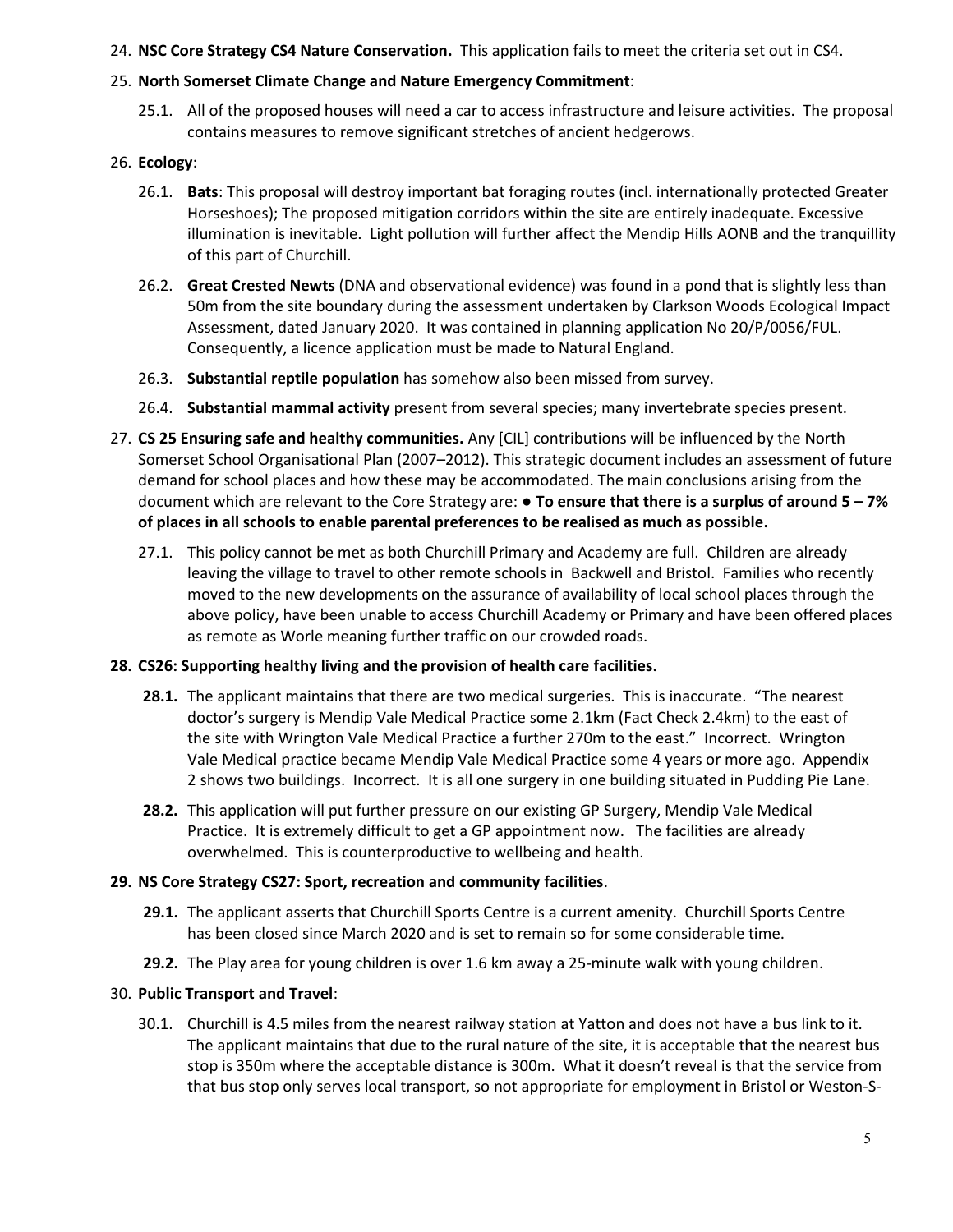Mare. The bus service is too infrequent and subject to delays and cancellations, to be viable for access to employment.

- 30.2. The applicant further maintains: "The site also sits within walking distance of several bus stops, the closest being an approximate 6-minute walk. That bus stop provides regular services to Bridgwater, Weston-Super-Mare, Banwell, Rooksbridge, Langford and Bristol Airport." This is incorrect.
	- 30.2.1. The Bristol Airport bus is 20-minute walk away on the main A38 and only runs every hour. This bus is run by the Stagecoach company and is subject to regular delays due to frequent stoppages along the M5 due to its origin in Plymouth. It is subject to unexpected delays due to stoppages along the M5. Hold-ups are frequent on the M5 part of its route especially during the during holiday season. This bus service also suffers from cancellations when the driver exceeds his legal, scheduled, daily driving time limit - due to these motorway stoppages - and has to be relieved of his shift during the journey to and from Plymouth.
	- 30.2.2. There is an hourly bus service from Langford to Bristol operated by Bristol University. However, to get to the bus stop in Langford is 2.5 km (1.5miles). The last bus on the return journey leaves Bristol at 6pm.
	- 30.2.3. There is a very limited bus service to Weston-S-Mare which takes a long time, and runs infrequently and is subject to frequent delays.
	- 30.2.4. The applicant further claims that, "The site is therefore considered to be accessible to shops, services and facilities by sustainable modes of transport." This is not accurate. The small, 24 hour supermarket is 2.4km (1.5 miles) away in Langford. The applicant infers that there is a Post Office, local store and tea room. This is a single shop with a combination of functions in Front Street. It provides a basic range of supplies. The applicant refers to a Fish and Chip shop. This is at least 20mins walk from the proposed site. Fish &Chips will be cold!
- 30.3. CPC fully supports the **Highways Officer's concerns**, "The A38 Bristol Road/A368 Dinghurst Road signalised is an area of concern in terms of congestion for North Somerset Council. The Highways Officer has requested an assessment to understand the interaction of the site with the signalised junction and to ensure there is no impact on highway safety. CPC would further request that the modelling for the effect of the forthcoming Banwell Bypass is included in this assessment and must also include the impact of the 3000+ houses that are conditional to the Banwell Bypass being constructed. Furthermore, the numerical assessment that is claimed to have been done will be out of date as the above modelling has not yet been made public.
- 30.4. CPC notes that the manual count and assessments of turning movements were terminated by the Government's official lockdown due to the COVID19 pandemic. However traffic in the village had already substantially decreased in the days preceding this assessment.
- 30.5. The southern access to the site onto Front Street is remarkably close to the Hilliers Lane junction which is subject to complex traffic movements resulting from the substantial number of school buses.
- 30.6. The applicant claims, "The location of the site is accessible to pedestrians, cyclists and public transport users. Access to services, education and employment areas are within walking and cycling distance of the site. This is in line with local and national policies including Policy CS32 of the North Somerset Core Strategy and Policy DM25 of the Development Management Policy." Churchill Parish Council challenges this statement. The site is not accessible to public transport users, the train station is 4.5 miles from the site, the additional cars in Church Lane will be totally unacceptable and cause existing walkers and cyclists to resort to car use for their own safety – something which is already happening. The schools are full . It is absurd to claim that there are employment areas within walking and cycling distance (see 33 below for details of employment).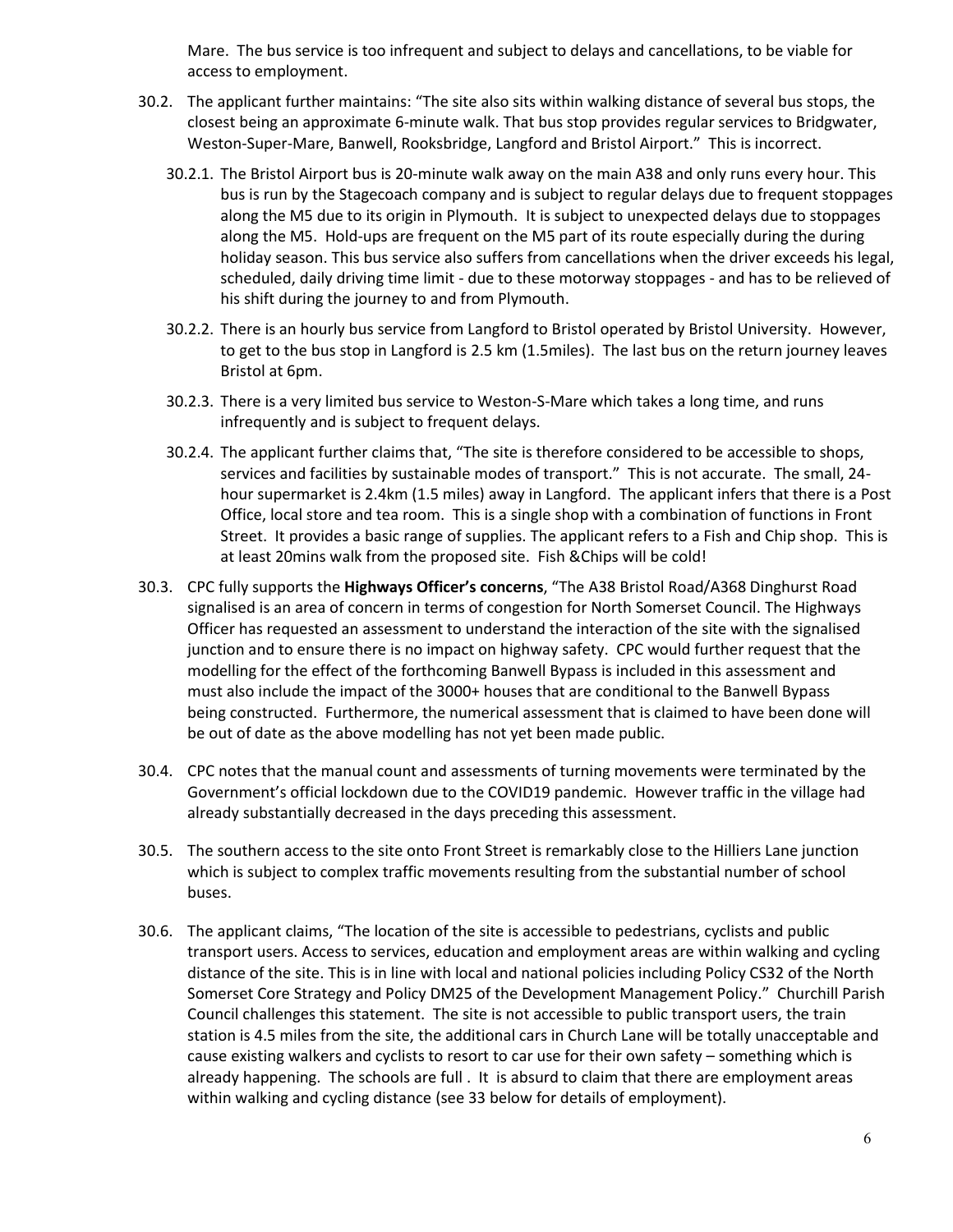#### 30.7. **NS Active Travel Strategy**:

- 30.7.1. "To support this Strategy, the intention is to address 'rat running' and inappropriate (especially HGV) use of our Rural Lanes network whilst continuing to allow essential motor vehicle access (e.g. to frontages and businesses)".
- 30.7.2. Brinsea Batch links with King Road and Church Lane (all one road linking the B3133 connecting Congresbury to Churchill) becomes excessively narrow on the approach to the Holloway that frames the approach to Churchill. There is also a narrow, blind, 'S' bend. This road carries a width restriction. It is already used as a rat-run to avoid queues on the A38 and Stock Lane. Walking is dangerous and as mentioned previously a cyclist was airlifted to hospital following an accident in August 2021.
- 30.7.3. HGV vehicles would need to access the proposed site via Front Street or Hilliers Lane. This would impact on local traffic accessing Churchill Academy. It would also carry a severe impact on the Conservation Area of Front Street.
- 30.7.4. CPC notes that this proposal is contrary to NS's Active Travel Strategy.
- 30.8. The applicatant further concludes "Suitable vehicular access points are provided with Church Lane and Front Street." Both these access points are totally unsuitable. The access on Church Lane will require >6m of historic hedgerow to be removed. Furthermore, it is opposite listed gates and walls and several Grade 2 listed buildings and an unregistered Historic Park or Garden. See #9 above for details.
- 30.9. The access onto Front Street right opposite the junction with Hilliers Lane is totally unsuitable due to the traffic to and from Churchill Academy. The school buses use both lanes in Hilliers Lane to negotiate the right-angled turn. This is a highly congested junction at school opening and closing times. Emergency vehicles could not get through at these times. Photographic evidence of this congestion is available.
- 30.10. The applicant claims: 'Pelican crossings with dropped kerbs, tactile paving and pedestrian refuge areas with barriers are provided at the A368 Dinghurst Road." This refers to the junction where Dinghurst Road (A368) meets the A38 at Churchill traffic lights. This is 1.6 km or at least a 10 minute walk from the site. There are no other pelican crossings.
- 30.11. There are only grass verges in Church Lane which set the Village Scene. These combined with the school parking along this narrow lane are unsuitable for heavy pedestrian traffic.
- 31. CPC further **draws** attention to **Avon Fire & Rescue Service report.** "Central Government does not provide any funding to Avon Fire & Rescue Service for the capital cost of growth-related infrastructure …."
	- 31.1. "Therefore, Avon Fire & Rescue Service may need to become reliant on **local support funding** through either developer contributions, Section 106 of the Town and Country Planning Act 1990, through the Community Infrastructure Levy (CIL) …."
	- 31.2. "These developments will contribute to a significant increase in demand for Avon Fire & Rescue Service. As the population increases, so does the demand. This has an added impact upon the current resources therefore stretching our assets to meet this demand."

## 31.3. "**It is accepted that Avon Fire & Rescue Service will not be increasing the number of resources or assets to manage with this growth.**"

32. CPC draws attention to the Arboricultural survey report that makes no mention of the ancient hedgerow on the west of the site bordering Church Lane (see#11 above) However, it does highlight, "Significant constraints imposed on the site by the presence of the two veteran trees T15 and T16 ".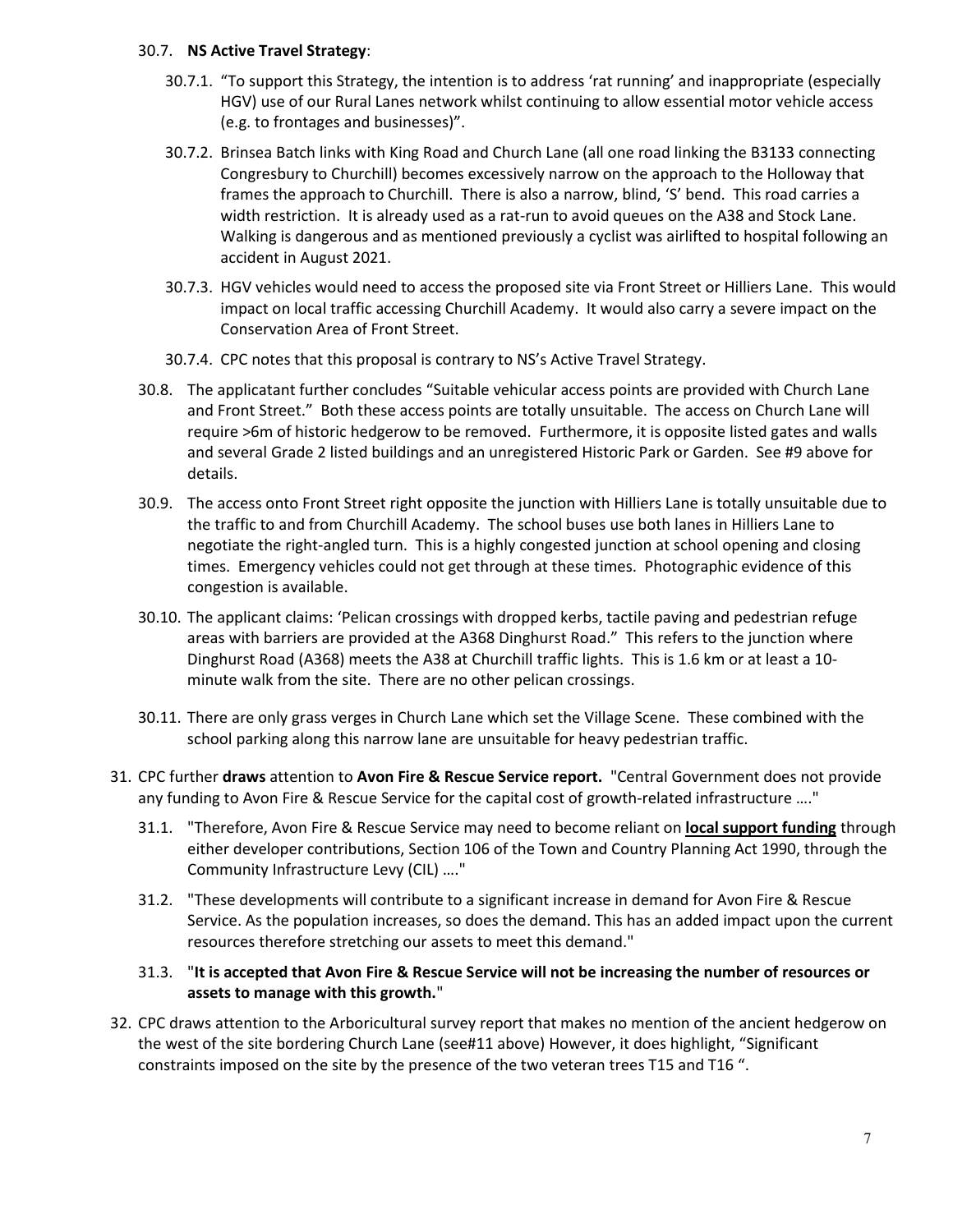- 32.1. The National Planning Policy Framework 2019 (NPPF) states that planning applications for '...development resulting in the loss or deterioration of irreplaceable habitats (such as ancient woodland and ancient or veteran trees) should be refused unless there are wholly exceptional reasons, and a suitable compensation strategy exists'.
- 32.2. 5.3. Detrimental impacts from development on veteran sycamore T15 and oak T16 might include, but are not limited to, damage to roots and understorey, damage to or compaction of soil around the tree roots, and changes to the water table or drainage within the tree's soil.
- 32.3. 5.4. The Forestry Commission and Natural England standing advice 'Ancient woodland, ancient trees and veteran trees: protecting them from development' ('standing advice') is a material planning consideration which is taken into account when making decisions on planning applications. In reaching a planning decision, the LPA should assess the potential impacts, and avoid, mitigate or compensate for identified impacts. A key method of mitigation is the use of a 'buffer zone'. So, in accordance with the standing advice, an additional ancient/ veteran tree buffer zone with a radius of 15 times the diameter of the trees has been shown on the Tree Survey and Constraints Plan in section 2.

There is no such buffer zone on the layout of the site. CPC would welcome a Tree Preservation Order to be put on these historic trees.

33. **Employment.** The applicant states that there are "A number of rural employment opportunities are provided in the local area including at the Langford Vets, home to the University of Bristol Veterinary School some 2.7km northeast of the site in Langford and Thatchers Cider some 2.5km southwest of the site in Sandford." Again, this statement is inaccurate.

# 33.1. **Fact check**:

**Thatchers** are currently looking to fill 13 vacancies. Their new site is highly automated.

**Langford Vets** is 3.21km from the site. There are 4 vacancies: 3 requiring high-level qualification plus 1 part-time receptionist.

The existing new builds will fill these vacancies.

- 33.2. There are no other suitable local employment opportunities. This will lead to more local car use in contravention of NS Council's Climate Change and Nature Emergency commitment.
- 34. **Safety Record**. Appendix 4 relates to accidents in the vicinity of the site. This is now out of date. There has been a recent accident on the Dinghurst Road where the pavement is very narrow and two children on separate occasions have been hit by car wing mirrors.
- 35. CPC highlights the **PEP Transport Assessment** claim regarding parking, particularly in Church Lane. 'A maximum of 62 vehicles were legally parked on the roads between 09:00 and 09:15 in the morning survey period, including 34 vehicles on Church Lane and 70 between 15:15 and 15:30 in the evening survey period, including 15 vehicles on Church Lane.''
	- 35.1. This parking reduces Church Lane into a single lane. There isn't room for any vehicles to either enter or exit the site on either Church Lane or the very difficult junction of Front Street. At peak school hours it is currently impossible for an emergency vehicle to get through. A journey from the junction of the Dinghurst Road and Hilliers Lane, to the Churchill Green junction (< 500mtrs) can take 20 minutes due to the school buses leaving or approaching Churchill Academy and school related traffic. Photographic evidence of such queues is available.
	- 35.2. Further, CPC draws attention to the PEP Transport Assessment July 2021 2.11.2 "Observations made during the school opening period between 07:30-09:30 are as below:
		- 35.2.1. Parents turn around in the school gates on Church Street after dropping off; Some 20-30 buses dropping students off; Buses and cars queue to get into school;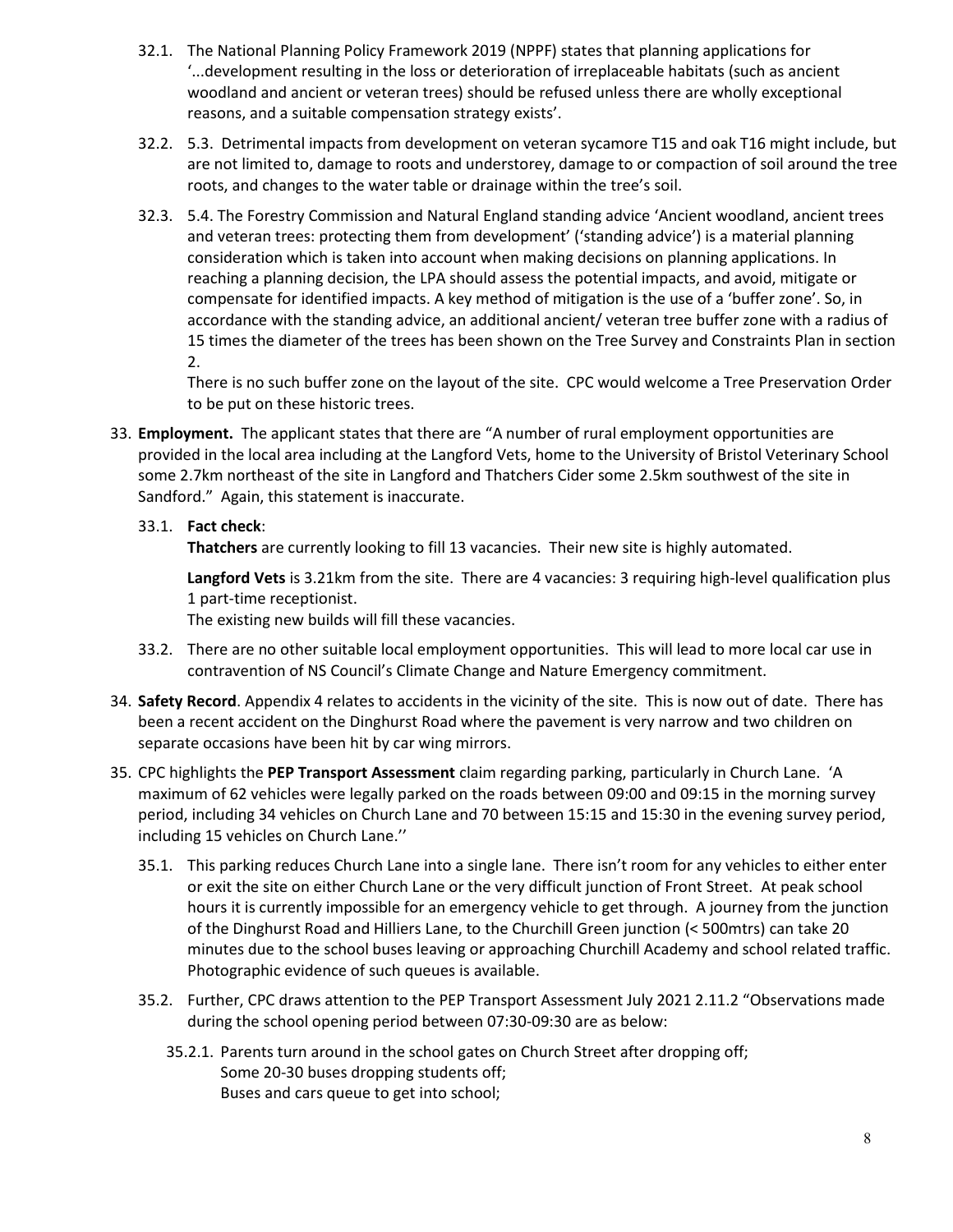Buses drop off students at the on-site bus stop;

Cars park on Churchill Green, Churchill Lane, Front Street and Hillier's Lane preventing two-way flow;

No free flow conditions at the Church Lane and Hillier's Lane junctions with vehicles stopping to let each other out;

Parents drop children off by going in to school but a few drop on the roadside; and

6<sup>th</sup> Form students parked on-street mainly."

Additional observations made during the school closing period between 14:30-16:00 are as below:

Parents parked along Church Green before school finishes with some double parked in layby; School buses park on Hiller's Lane and students walk out to meet the buses; and Cars travelling on Hiller's Lane towards the school have to queue as the parked buses only allow for one way vehicle movements.

- 36. **The NPPF 2019 (paras 102 and 103).** states that planning should, "actively manage patterns of growth in support of the opportunities to promote walking, cycling and public transport use. In assessing applications for development paragraph 108 notes assessments should ensure:
	- 36.1. appropriate opportunities to promote sustainable transport modes can be or have been taken up, given the type of development and its location;
	- 36.2. safe and suitable access to the site can be achieved for all users; and
	- 36.3. any significant impacts from the development on the transport network (in terms of capacity and congestion), or on highway safety, can be cost effectively mitigated to an acceptable degree."
	- 36.4. This site cannot ensure any of the above. It is already too dangerous to walk or cycle in Church Lane and King Road during term time. Residents including school children have to walk in the middle of the road.
	- 36.5. The NPPF states specifically at paragraph 109 that
		- 36.5.1. Development should only be prevented or refused on highways grounds if there would be an unacceptable impact on highway safety, or the residual cumulative impacts of development are severe."
		- 36.5.2. It will have an unacceptable and severe impact on highway safety and the residual cumulative impacts of this development will be severe.
		- 36.5.3. This development will further deter current residents from walking and cycling due to the increase in traffic.

#### **SUMMARY:**

Outlined above are just a few of the many reasons why this proposal is totally inappropriate, not plan led and constitutes a speculative application that is not based on local need. It contravenes many of policies contained within North Somerset's Core Strategy and the NPPF 2019.

This is a Green Field site in an historic area of Churchill.

The Schools are full. Local children are unable to get places at Churchill Academy and are being offered places in Worle and further afield. Primary children are being taken to Backwell and children from families who have moved from Bristol are unable to move their children to Churchill so remain commuting to Bristol.

There is no local housing need. CPC has evidence that the new developments are being advertised in both London and Manchester.

Traffic on our local roads and single track lanes is reaching crisis point where emergency vehicles cannot get